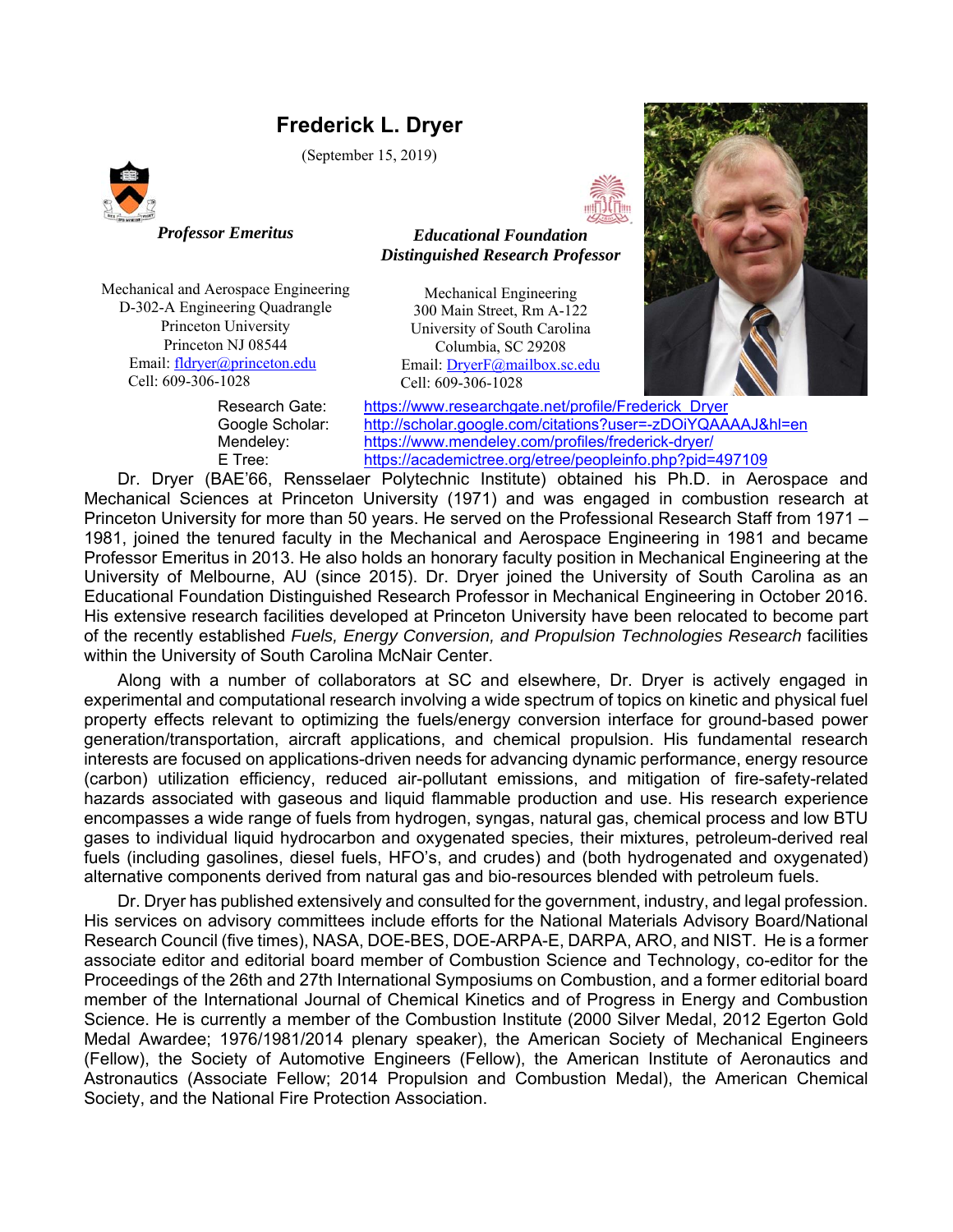# **Education**

Ph.D. – Aerospace and Mechanical Sciences - Princeton University, 1972

M. A. – Aerospace and Mechanical Sciences - Princeton University, 1968

Bachelor of Aeronautical Engineering – Rensselaer Polytechnic Institute, 1966

#### **Professional History**

- 2016 Present Educational Foundation Distinguished Research Professor, Mechanical Engineering, University of South Carolina
- 2015 Present Professorial Fellow, Mechanical Engineering, University of Melbourne, Australia<br>2013 Present Professor Emeritus, Senior Scholar, Mechanical and Aerospace Engineering. Pr
- Professor Emeritus, Senior Scholar, Mechanical and Aerospace Engineering, Princeton
- 1983 2013 Professor, Mechanical and Aerospace Engineering, Princeton University
- 1987 1990 Associate Dean of Academic Affairs, School of Engineering and Applied Science, Princeton **University**
- 1984 1987 Undergraduate Departmental Representative, Mechanical and Aerospace Engineering, Princeton University
- 1982 1983 Associate Professor, Mechanical and Aerospace Engineering, Princeton University
- 1977 1982 Lecturer, Mechanical and Aerospace Engineering, Princeton University
- 1976 1981 Research Engineer, Mechanical and Aerospace Engineering, Princeton University
- 1972 1976 Professional Research Staff Member of Guggenheim Laboratories for the Aerospace Propulsion Sciences, Princeton University
- 1971 1972 Research Associate, Princeton University

## **Professional Activities and Honors:**

*Professional Memberships:*

The Societies of Sigma Gamma Tau, Sigma Xi, Tau Beta Pi, American Chemical Society, American Society of Automotive Engineers (Fellow), American Institute of Aeronautics and Astronautics (Associate Fellow), American Society of Engineering Educators, American Society of Mechanical Engineers (Fellow), The Combustion Institute, National Fire Protection Association.

*Honors:* 

2018 Fellow, The Combustion Institute, Pittsburgh, PA.

2014 Propulsion and Combustion Award, American Institute of Aeronautics and Astronautics.

2012 Alfred C. Egerton Gold Medal recipient, The Combustion Institute.

2011 Fellow, American Society of Mechanical Engineers.

2010 Assoicate Fellow, American Institute of Aeronautics and Astronautics.

2008 Fellow, Society of Automotive Engineers; Fellow.

2000, Silver Medal, The Combustion Institute (28<sup>th</sup> International Combustion Symposium)..

#### *National Committee and Advisory Board Memberships:*

Member, International Scientific Advisory Board, Cluster of Excellence "Tailor Made Fuels from Biomass", RWTH, Aachen, Germany 2008 – 2018.

National Materials Advisory Board/National Research Council Committee to Identify Needs to Foster Improved Fire Safety in the United States 2002–2003.

Committee on Fire Safe Fuels for Aircraft, National Materials Advisory Board, Commission on Engineering and Technical Systems, National Research Council, 1996–1997.

Committee on Energy Conservation in the Processing of Industrial Materials, National Materials Advisory Board, Commission on Engineering and Technical Systems, National Research Council, 1990–1993.

NASA Scientific Advisory Panel on Atmospheric Effects of Aviation Project (AEAP), Earth Sciences and Applications Divisions, 1993–1995.

Chair, Engine Emissions Trace Chemistry Sub-Committee, NASA Atmospheric Advisory Panel on Atmospheric Effects of Stratospheric Aircraft (AESA), Earth Sciences and Applications Divisions, Office of Space Science and Applications, 1993–1995.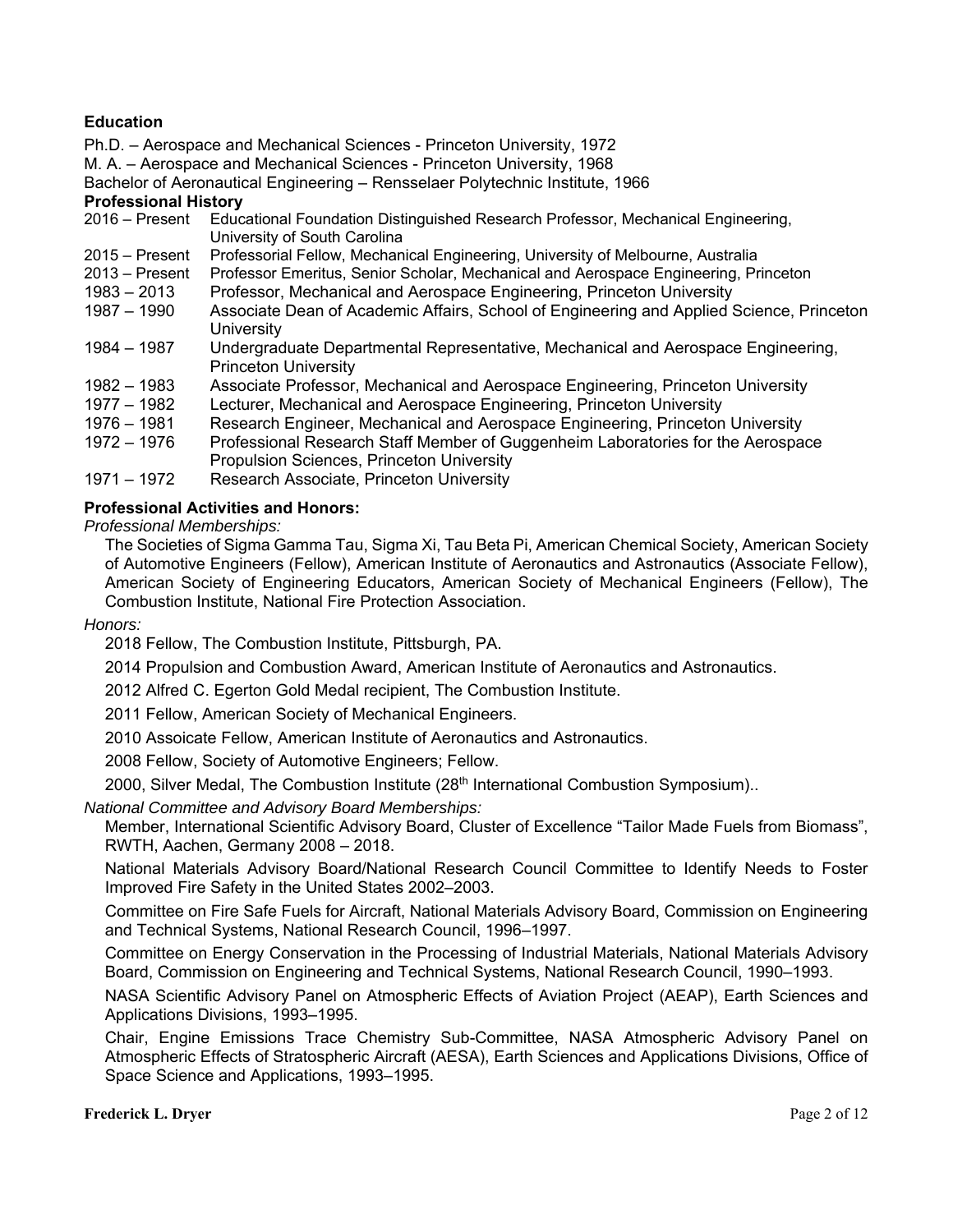National Academy of Sciences NRC Panel on Impacts of Diesel Powered Light Duty Vehicles, 1979-1980. National Academy of Sciences NRC Carbon Monoxide Control Assessment Panel, 1980.

## *Editorial Activities:*

Editorial Board Member, Progress in Energy and Combustion Science, 2002–2005.

Co-organizer, of the Droplets and Sprays Colloquium for the 29<sup>th</sup> International Symposium on Combustion, Sapporo, Japan, July 21–26, 2002.

Editorial Board, International Journal of Chemical Kinetics, 1997–2002.

Co-editor (and Co-chair, Publication Committee) 27<sup>th</sup> International Combustion Symposium Proceedings, Boulder CO, The Combustion Institute, Pittsburgh, PA, July 1998.

Co-editor (and Co-chair, Publication Committee) 26<sup>th</sup> International Combustion Symposium, The Combustion Institute, Pittsburgh, PA, 1996.

Editorial Board, Combustion Science and Technology, 1986–1991.

Associate Editor, Combustion Science and Technology, 1977-1986.

## *Review Activities:*

Proposal Review: ACS, ARO, DOE, NASA, NSF, ONR, NIST Technical Proposals.

Reviewer: Combust. Flame, Combust. Sci. Tech., Energy and Fuels, Enviro Sci. Tech., Fuel, Int. J. Heat Transfer, Int. J. Chem. Kin., J. Phys. Chem., Proc. Combust. Ins., AIAA Journals, and AICHE.

## *Selected Invitations:*

Invited Contributor, Mathematical modelling of gas-phase complex reaction systems: Pyrolysis and Combustion, T. Faravelli, F. Manenti, E. Ranzi eds., Computer Aided Chemical Engineering Series, Vol 45 Elsevier, (2019). Co Author, Chapter 10.

Invited Speaker, Panel on Industrial Impacts of the Institute, 37th International Symposium on Combustion, Dublin, IRE, August 2, 2018.

Invited Speaker, "Toward Major Improvements in Efficiency and Emissions of Internal Combustion Piston Engines", 33rd American Society for Gravitational and Space Research Conference, Seattle WA, 25-28 October 2017,

Invited Speaker, "Combustion and Emissions Properties of Heavy Oils", King Abdullah Science and Technology Future Fuels Workshop, Thuwal SA, March 7-9, 2016.

Invited Plenary Speaker, 35<sup>th</sup> International Symposium on Combustion, "Chemical Kinetic and Combustion Characteristics of Transportation Fuels", San Francisco, CA, August 8, 2014.

Invited Speaker, "Emulating the Combustion Behavior of Real Petroleum-Derived and Alternative Fuels", Bilger Plenary Lecture, 2011 Proceedings of the Australian Combustion Symposium, University of Newcastle, Whitesands Conference Centre, Shoal Bay Resort and Spa, NSW Australia, Nov. 29 – Dec. 1.

Invited Speaker, "Surrogate Mixtures for Describing Real Fuel Combustion: Challenges and Recent Progress," *Technology Watch Day on Future Biofuels*, Tailor-Made Fuels from BioMass (TMFB), RWTH Aachen University, Aachen City, Germany, May 24, 2011.

Invited Speaker, "Recent Studies on High-Hydrogen-Content Power Generation and Liquid Jet Aircraft Fuels," *GE Energy Combustion Symposium, GE Energy*, Greenville, SC, January 25−26, 2011.

Invited Topical Paper, "Surrogate Mixtures for Describing Real Fuel Combustion: Challenges and Recent Progress," 7<sup>th</sup> US National Combustion Meeting (Combustion Institute), Georgia Institute of Technology, Atlanta, GA, March 20−23, 2011.

Invited Speaker, College of Engineering & CS MMAE Distinguished Speaker Series, University of Central Florida, Orlando, FL, November 18−19, 2010.

Invited Speaker, *20th Italian National Heat Transfer Conference*, Maratea, Italy. June 25 – 27, 2002.

Hottel Lecturer, *Hottel Lecture Series on Energy and Combustion*, Department of Chemical Engineering, Massachusetts Institute of Technology, Cambridge, MA, 1991.

#### **Frederick L. Dryer** Page 3 of 12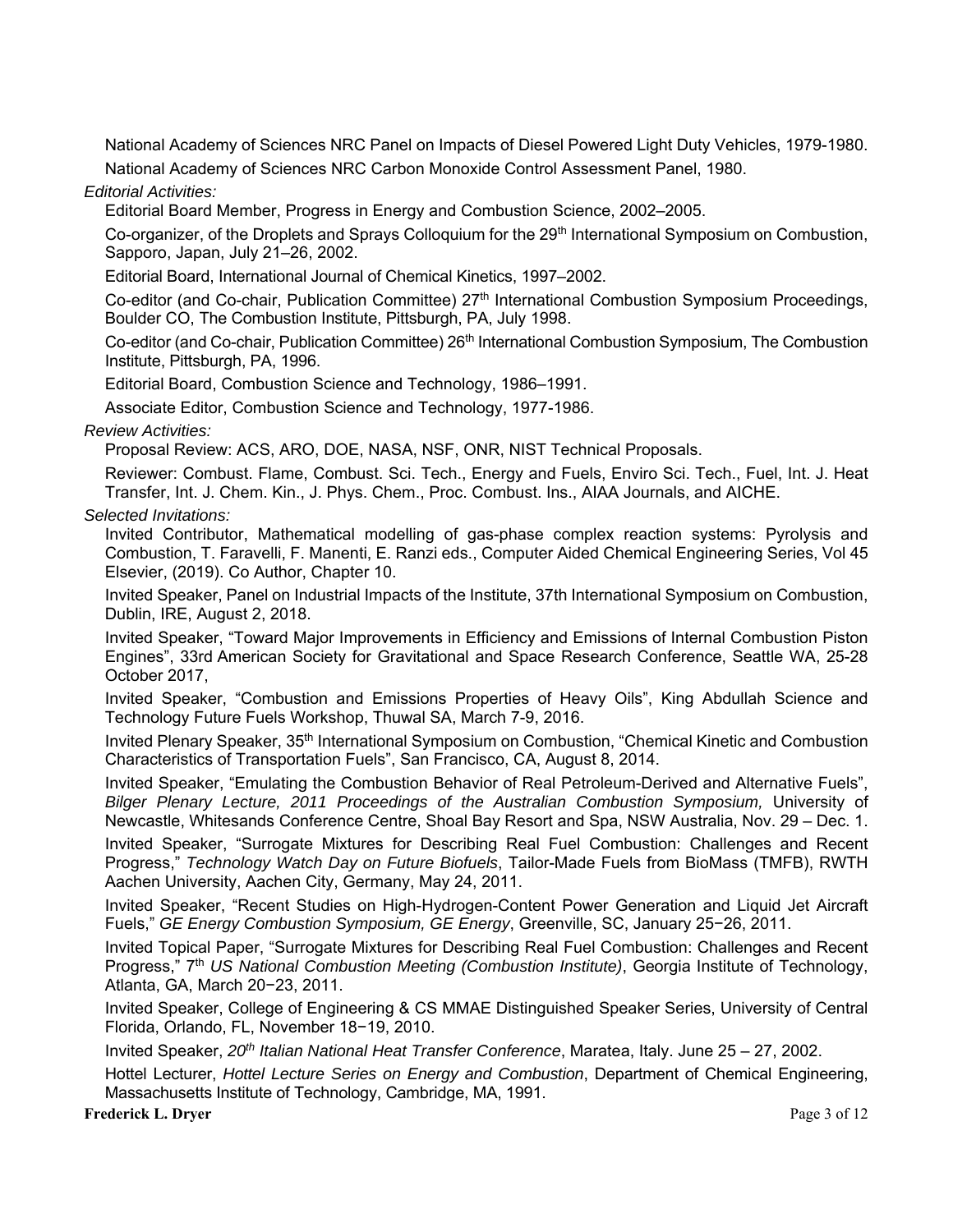Invited Contributor, (with C.K. Westbrook), "Chemical Kinetics and Modeling of Combustion Processes", Invited Paper, *18th International Symposium on Combustion*, The Combustion Institute, Pittsburgh, PA, 1981, p. 749

Invited Contributor, "Water Addition to Practical Combustion Systems - Concepts and Applications", *16th International Symposium on Combustion*, The Combustion Institute, Pittsburgh, PA, 1977, p. 279.

#### *Industrial Scientific Advisory Boards*

Science Advisory Board, Knite Corporation, Princeton, NJ. 2005 – Present Environmental Advisory Board, NetJets Inc., Woodbridge, NJ. 2007 – 2010 Science Advisory Board, ORYXE International, Irvine, CA. 2005 - 2009

## **Archival Publications, 2010 – Present**

- S. Dooley, S.H. Won, and F.L. Dryer, "Surrogate Fuels and Combustion Characteristics of Liquid Transportation Fuels", Chapter 10 in *Computer-Aided Chemical Engineering Mathematical Modelling of Gas-Phase Complex Reaction Systems: Pyrolysis and Combustion* **45**, (T. Faravelli, F. Manenti, E. Ranzi, eds.) Elsevier B.V. pp. 513 – 592.
- S.H. Won, N. Rock, S.J. Lim, S. Nates, D. Carpenter, B. Emerson, T. Lieuwen, T. Edwards, and F.L. Dryer, "Preferential Vaporization Impacts on Lean Blow-Out of Liquid Fueled Combustors", *Combust Flame* **205** 295- 3-4 (2019). https://doi.org/10.1016/j.combustflame.2019.04.008
- T.I. Farouk, D. Dietrich, and F.L Dryer, "Three Stage Cool Flame Droplet Burning Behavior of n-Alkane Droplets at Elevated Pressure Conditions: Hot, Warm and Cool Flame", *Proc Combust Ins* **37** 3353-3361 (2019). https://doi.org/10.1016/j.proci.2018.09.015
- M.F. Alam, A.C. Aghdt, F.L Dryer and T.I. Farouk, "Oscillatory Cool Flame Combustion Behavior of Submillimeter Sized n-Alkane Droplet under Near Limit Conditions", *Proc Combust Ins* **37** 3383-3391 (2019). https://doi.org/10.1016/j.proci.2018.05.151
- F.M. Haas, S.H. Won, F.L. Dryer, and C. Pera, "Lube Oil Chemistry Influences on Autoignition as Measured in an Ignition Quality Tester", *Proc Combust Ins* **37** 4645-4654 (2019).https://doi.org/10.1016/j.proci.2018.06.165
- K. Dussan, S.H. Won, A. Ure, F.L Dryer, and S. Dooley, "Chemical Functional Group Descriptor for Ignition Propensity of Large Hydrocarbon Liquid Fuels", *Proc Combust Ins* **37** 5083-5093 (2019). https://doi.org/10.1016/j.proci.2018.05.151
- F.E. Alam, S.H. Won, F.L. Dryer, and T.I. Farouk, "Ozone-Assisted Cool Flame Combustion of Sub-millimeter Sized n-alkane Droplets at Atmospheric and Higher Pressure", *Combust Flame* **195** 220-231 (2018). https://doi.org/10.1016/j.combustflame.2018.01.015
- S.H. Won, F.M. Haas, S. Dooley, F.L. Dryer, and T. Edwards, "Reconstruction of Chemical Structure of Real Fuel by Surrogate Formulation Based Upon Combustion Property Targets", *Combust Flame* **183** 39-49 (2017). https://doi.org/10.1016/j.combustflame.2017.04.032
- T.M. Foong, M.J. Brear, K.J. Morganti, G. da Silva, Y. Yang, and F.L. Dryer, "Modeling End-Gas Autoignition of Ethanol/Gasoline Surrogate Blends in the Cooperative Fuel Research Engine", *Energy Fuels* **31** 2378-2389 (2017). http://dx.doi.org/10.1021/acs.energyfuels.6b02380
- F.E. Alam, F.M. Francis, T.I. Farouk, and F.L. Dryer, "Influence of Trace Nitrogen Oxides on Natural Gas Oxidation: Flow Reactor Measurements and Kinetic Modeling", *Energy Fuels* **31** 2360-2369 (2017). http://dx.doi.org/10.1021/acs.energyfuels.6b02369
- T.I. Farouk, Y. Xu, C.T. Avedisian, and F.L. Dryer, "Combustion Characteristics of Primary Reference Fuels (PRF) Droplets: Single Stage High Temperature Combustion to Multistage "Cool" Flame Behavior", *Proc Combust Ins* **36** 2585-2594 (2017). http://dx.doi.org/10.1016/j.proci.2016.07.066
- T.I. Farouk, F.L. Dryer, D. Dietrich, and F. E. Alam, "Isolated n-Decane Droplet Combustion Dual Stage and Single Stage Transition to "Cool Flame" Droplet Burning" *Proc Combust Ins* **36** 2523-2530 (2017). http://dx.doi.org/10.1016/j.proci.2016.07.015
- S.F. Ahmed, J. Santner, F.L. Dryer, B. Padak, and T.I. Farouk, Conditions Relevant to Gas Turbine Operation, Part 2: NOx in High Hydrogen Content Fuel Combustion at Elevated Pressure", *Energy Fuels*, **30** 7691–7703 (2016). http://dx.doi.org/10.1021/acs.energyfuels.6b00421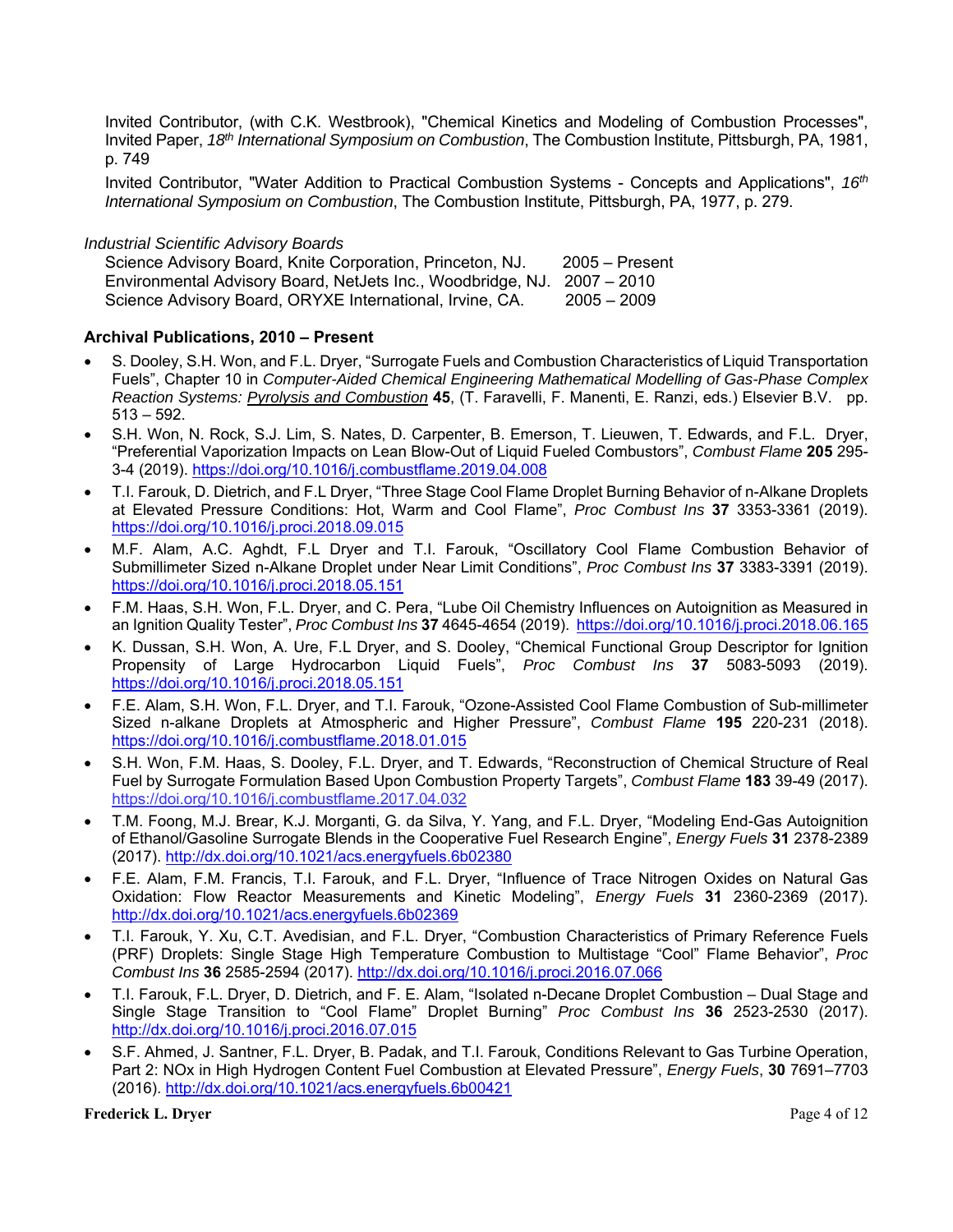- J. Santner, S.K. Ahmed, T. Farouk, and F.L. Dryer "Computational Study of NOx Formation at Conditions Relevant to Gas Turbine Operation: Part 1, *Energy Fuels* **30** 6745–6755 (2016). http://dx.doi.org/10.1021/acs.energyfuels.6b00420
- C-W. Zhou, Y. Li, E. O'Connor, K.P. Somers, S. Thion, C. Keesee, O. Mathieu, E.L. Petersen, T.A. DeVerter, M.A. Oehlschlaeger, G. Kukkadapu, C-J. Sung, M. Alrefae, F. Khaled, A. Farooq, P. Dirrenberger, P-A. Glaude, F. Battin-Leclerc, J. Santner, Y, Ju, T. Held, F.M. Haas, F.L. Dryer, and H.C. Curran, "A Comprehensive Experimental and Modeling Study of Isobutene Oxidation, *Combust Flame* **167** 353-379 (2016). http://dx.doi.org/10.1016/j.combustflame.2016.01.021
- S.H. Won, F.M. Haas, A. Tekawade, G. Kosiba, M.A. Oehlschlaeger, S. Dooley and F.L. Dryer, "Combustion Characteristics of C4 iso-Alkane Oligomers: Experimental Characterization of iso-Dodecane as a Jet Fuel Surrogate Component", *Combust Flame* **165** 137-143 (2016). http://dx.doi.org/10.1016/j.combustflame.2015.11.006
- S.H. Won, P.S. Veloo, S. Dooley, J. Santner, F.M. Haas, Y. Ju, F.L. Dryer, "Predicting the Global Combustion Behaviors of Petroleum-Derived and Alternative Jet Fuels by Simple Fuel Property Measurements", *Fuel* **168** 34-36 (2016). http://dx.doi.org/10.1016/j.fuel.2015.11.026
- F.E. Alam, F.L. Dryer, and T.I. Farouk, "Effectiveness of Xenon as a Fire Suppressant under Microgravity Combustion Conditions", *Combust Sci Technol* **188** 145-165 (2015). http://dx.doi.org/10.1080/00102202.2015.1085033
- F.M. Haas and F.L. Drver, "Rate Coefficient Determinations for H + NO<sub>2</sub>  $\rightarrow$  OH + NO from High Pressure Flow Reactor Measurements", *J Phys Chem A* **1***19* 7792–7801 (2015). Special Issue. http://dx.doi.org/10.1080/00102202.2015.1085033
- J.S. Heyne, S. Dooley, Z Serinyel, F.L. Dryer, and H.C. Curran, "Decomposition Studies of Isopropanol in a Variable Pressure Flow Reactor", *Zeitschrift fur Physikalische Chemie* **229** 881–907 (2015). Special Issue. http://dx.doi.org/10.1515/zpch-2014-0630
- F.L. Dryer, "Chemical Kinetic and Combustion Characteristics of Transportation Fuels", *Proc Combust Ins* **35** 117-144 (2015). *Invited Plenary*. http://dx.doi.org/10.1016/j.proc.2014.09.008
- T.I. Farouk, M.C. Hicks, and F. L. Dryer, "Multistage Oscillatory "Cool Flame" Behavior for Isolated Alkane Droplet Combustion in Elevated Pressure Microgravity Condition", *Proc Combust Ins* **35** 1701–1708 (2015). http://dx.doi.org/10.1016/j.proci.2014.06.015
- E.A. Alam, Y.C. Liu, C.T. Avedisian, F.L. Dryer, and T.I. Farouk, "A Detailed Numerical Simulation of Spherically Symmetric n-Butanol Droplet Combustion and Comparisons with Experimental Data", *Proc Combust Ins* **35** 1693–1700 (2015). http://dx.doi.org/10.1016/j.proci.2014.06.043
- K.J. Morganti, T.M. Foong, M.J. Brear, G. da Silva, Y. Yang, and F.L. Dryer, "The Autoignition of Liquefied Petroleum Gas (LPG) in Spark-Ignition Engines", *Proc Combust Ins* **35** 2933–2940 (2015). http://dx.doi.org/10.1016/j.proci.2014.06.070
- J. Santner, F.M. Haas, F.L. Dryer, and Y. Ju, "High Temperature Oxidation of Formaldehyde and Formyl Radical: A Study of Laminar 1,3,5-Trioxane Burning Velocities", *Proc Combust Ins* **35** 687–694 (2015). http://dx.doi.org/10.1016/j.proci.2014.05.014
- A. Sudholt, C. Liming, C., J. Heyne, F.M. Haas, F.L. Dryer, and H. Pitsch, "Ignition Characteristics of a Bio-Derived Class of Saturated and Unsaturated Furans for Engine Applications", *Proc Combust Ins* **35** 2957-2965 (2015). http://dx.doi.org/10.1016/j.proci.2014.06.147
- S.M. Burke, U. Burke, R. Mc Donagh, O. Mathieu, I. Osorio, C. Keesee, A. Morones, E.L. Petersen, W. Wang, T.A. DeVerter, M.A. Oehlschlaeger, B. Rhodes, R.K. Hanson, D.F. Davidson, B.W. Weber, C.-J. Sung, J. Santner, Y. Ju, F.M. Haas, F.L. Dryer, E.N. Volkov, E.J.K. Nilsson, A.A. Konnov, M. Alrefae, F. Khaled, A. Farooq, P. Dirrenberger, P.-A. Glaude, F. Battin-Leclerc, H.J. Curran, "An Experimental and Modeling Study of Propene Oxidation. Part 2: Ignition Delay Time and Flame Speed Measurements", *Combust Flame* **162** 296- 314 (2015). http://dx.doi.org/10.1016/j.combustflame.2014.07.032
- S.M. Burke, W. Metcalfe, O. Herbinet, F. Battin-Leclerc, F.M. Haas, J. Santner, F.L. Dryer, H.J. Curran, "An Experimental and Modeling Study of Propene Oxidation. Part 1: Speciation Measurements in Jet-stirred and Flow Reactors", *Combust Flame* **161** 2765-2784 (2014). http://dx.doi.org/10.1016/j.combustflame.2014.05.010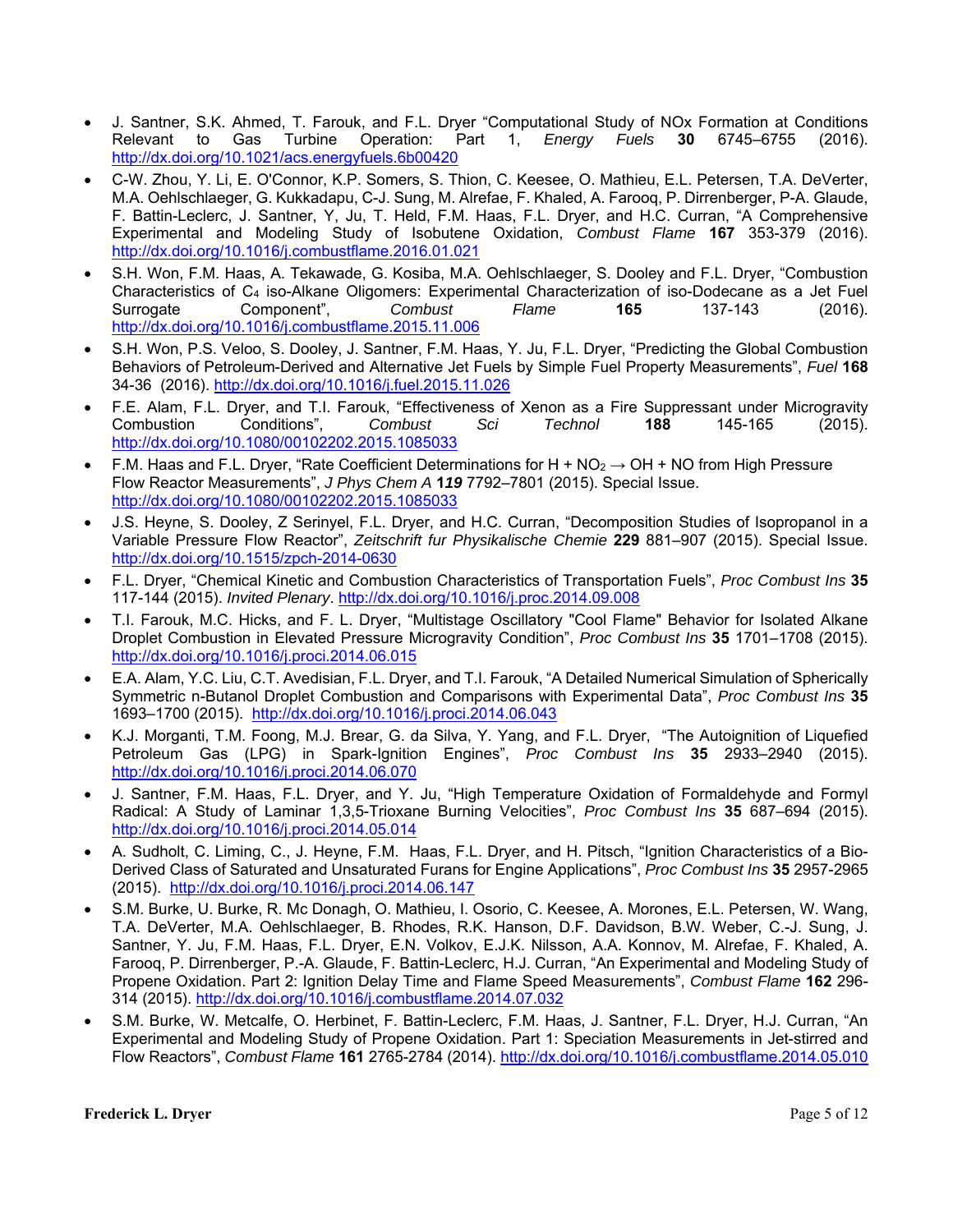- S. Dooley, J. Heyne, S.H. Won, P. Dievart, Y. Ju, and F.L. Dryer, "On the Importance of a Cycloalkane Functionality in the Oxidation of a Real Fuel", *Energy Fuels* **28** 7649−7661 (2014). http://dx.doi.org/10.1021/ef5008962
- F.L. Dryer, FM. Haas, J. Santner, T. Farouk, and M. Chaos, "Interpreting Chemical Kinetics from Complex Reaction-Advection Diffusion Systems: Modeling of Flow Reactors and Related Experiments", *Progress Energy Combust Sci* **44** 19-39 (2014). http://dx.doi.org/10.1016/j.pecs.2014.04.002.
- F.L.Dryer, S. Jahangirian, S. Dooley, S.H. Won, J. Heyne, V. Iyer, T.A., Litzinger , R.J. Santoro , "Emulating the Combustion Behavior of Real Jet Aviation Fuels by Surrogate Mixtures from Hydrocarbon Fluid Blends", *Energy Fuels* **28** 3474–3485 (2014). http://dx.doi.org/10.1021/ef500284x.
- V.R. Iyer, S.S. Iyer, M.J. Linevsky, T.A. Litzinger, R.J. Santoro, S. Dooley, F.L. Dryer, and C.J. Mordaunt, "Simulating the Sooting Propensity of JP-8 with Surrogate Fuels from Hydrocarbon Fluids", *AIAA J Prop Power* **30** 1410-1418 (2014). http://dx.doi.org/10.2514/1.B35139
- K. Morganti, T.M. Foong, M. Brear, G. Da Silva, Y. Yang, F.L. Dryer, "Design and Analysis of a Modified CFR Engine for the Octane Rating of Liquefied Petroleum Gases (LPG)", *SAE Int J Fuels Lubr.* **7** 283-300, 2014, http://dx.doi.org/10.4271/2014-01-1474
- S.H. Won, S. Dooley, P.S. Veloo, H. Wang, M.A. Oehlschlaeger, F. L Dryer and Y. Ju, "The Combustion Properties of 2,6,10-Trimethyl Dodecane and a Chemical Functional Group Analysis", *Combust Flame* **161** 826- 834 (2014). http://dx.doi.org/10.1016/j.combustflame.2013.08.027
- J. Santner, F.M. Haas, F.L. Dryer, and Y. Ju, "Uncertainties in Interpretation of High Pressure Spherical Flame<br>Propagation Rates Due to Thermal Radiation", Combust Flame 161 147–153 (2014). Thermal Radiation", *Combust Flame* 161 147–153 (2014). http://dx.doi.org/10.1016/j.combustflame.2013.08.008
- D.L. Dietrich, V. Nayagam, M.C. Hicks, P.V. Ferkul, F.L. Dryer, T. Farouk, B.D. Shaw, H.K. Suh, M.Y. Choi, Y.C. Liu, C.T. Avedisian, and F.A. Williams, "Droplet Combustion Experiments Aboard the International Space Station", *Microgravity Sci Technol* **26**, 66-76 (2014). http://dx.doi.org/10.1007/s12217-014-9372-2
- T.I. Farouk and F.L. Dryer, "Isolated *n*-Heptane Droplet Combustion in Microgravity: "*Cool Flames"-*Two-stage Combustion", *Combust Flame* **161** 565–581 (2014). http://dx.doi.org/10.1016/j.combustflame.2013.09.011
- T.M. Foong, K.J. Morganti, M.J. Brear, G. da Silva, Y. Yang, F.L. Dryer, "The Octane Numbers of Ethanol Blended with Gasoline and its Surrogates", *Fuel* **115** 727-739 (2014). http://dx.doi.org/10.1016/j.fuel.2013.07.105
- F.M. Haas and F.L. Dryer, "Application of Blending Rules for Ignition Quality Metrics: A comment on ''A linearby mole Blending Rule for Octane Numbers of n-heptane/iso-octane/toluene Mixtures'', *Fuel* **120** 240–242 (2014). http://dx.doi.org/10.1016/j.fuel.2013.10.025
- J.S. Heyne and F.L. Dryer, "Dehydration Rate Measurements for *tertiary*-Butanol in a Variable Pressure Flow Reactor", *J Phys Chem A* **117** 8997–9004 (2013)*.* http://dx.doi.org/10.1021/jp404143f
- J.S. Heyne and F.L. Dryer, "Uncertainty Analysis in the Use of Chemical Thermometry: A Case Study with Cyclohexene", *J Phys Chem A* **117** 5401–5406 (2013). http://dx.doi.org/10.1021/jp402982y
- K.J.Morganti, T.M. Foong, M.J. Brear, G. da Silva, Y. Yang, and F.L. Dryer, " The Research and Motor Octane Numbers of Liquified Petroleum Gas (LPG), *Fuel* **108** 797–811 (2013). http://dx.doi.org/10.1016/j.fuel.2013.01.072
- T.M. Foong, K.J. Morganti, M.J. Brear, G. da Silva, Y. Yang and F.L. Dryer, "The Effect of Charge Cooling on the RON of Ethanol/Gasoline Blends", SAE 13PFL-0630, 2013. Published in SAE Transactions. SAE 13PFL-0630, 2013. Published in *SAE Transactions*. http://dx.doi.org/10.1016/j.fuel.2013.07.105
- P. Diévart, H.H. Kim, S.H. Won, Y. Ju, S. Dooley, F. Dryer, W. Wang, and M. Oehlschlaeger, "The Combustion Properties of 1,3,5-Trimethylbenzene and a Kinetic Model", *Fuel* **109** 125–136 (2013). http://dx.doi.org/10.1016/j.fuel.2012.11.069
- Y.C. Liu, T. Farouk, A.J. Savas, F.L. Dryer, and C.T. Avedisian," On the Spherically Symmetrical Combustion of Methyl Decanoate Droplets and Comparisons with Detailed Numerical Modeling", *Combust Flame* **160** 641– 655 (2013). http://dx.doi.org/10.1016/j.combustflame.2012.11.006.
- T.I. Farouk, Y.C. Liu, A.J. Savas, C.T. Avedisian, and F.L. Dryer, "Sub-millimeter Sized Methyl Butanoate Droplet Combustion: Microgravity Experiments and Detailed Numerical Modeling", *Proc Combust Ins* **34** 1609– 1616 (2013)*.* http://dx.doi.org/10.1016/j.proci.2012.07.074.

**Frederick L. Dryer** Page 6 of 12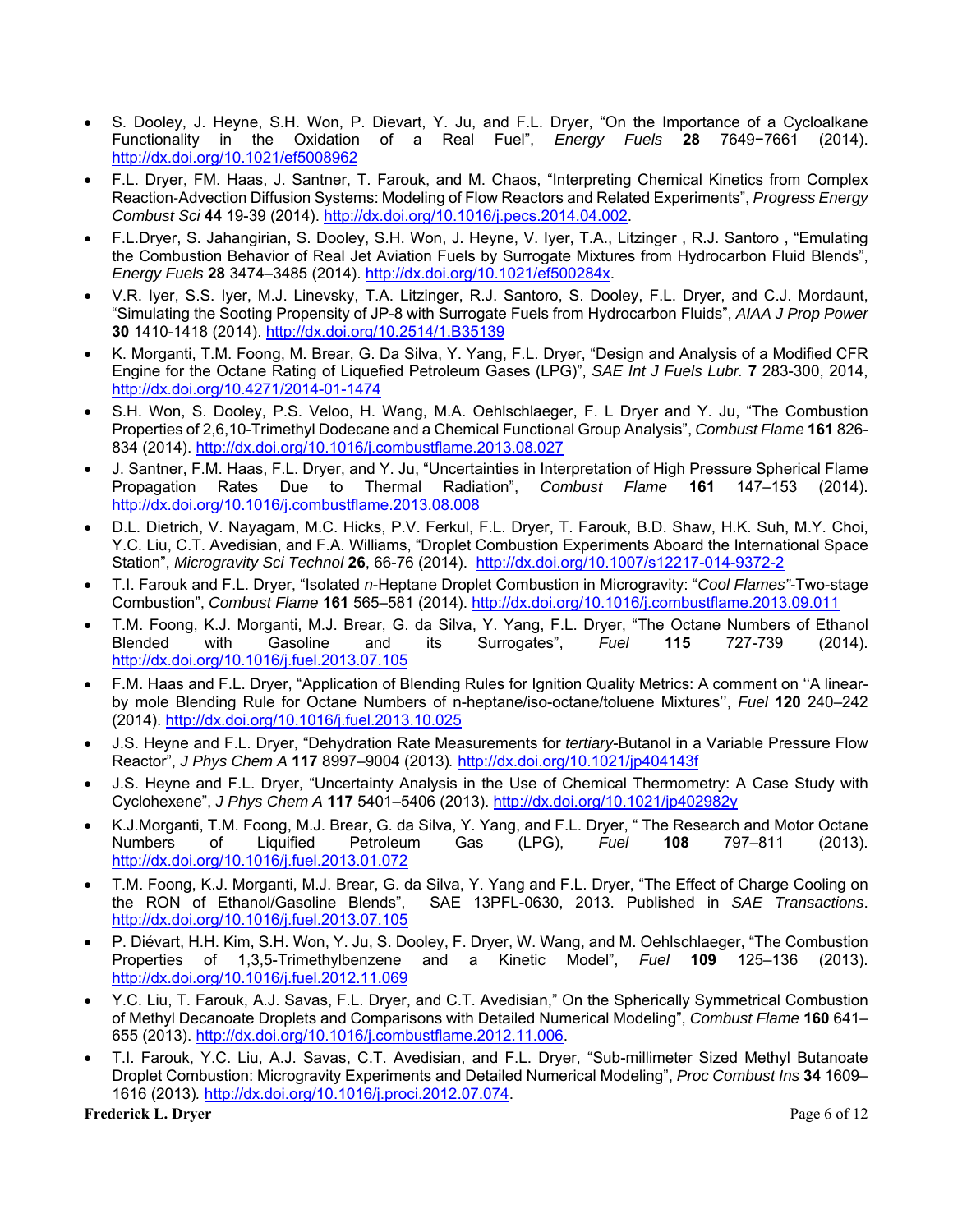- J. Santner, F.L Dryer, and Y. Ju, "The Effects of Water Dilution on Hydrogen, Syngas ,and Ethylene Flames at Elevated Pressure *Proc Combust Inst* **34** 719–726 (2013)*.* http://dx.doi.org/10.1016/j.proci.2012.06.065.
- H. Guo, W. Sun, F. M Haas, F. L Dryer, and Y. Ju, "Measurements of H<sub>2</sub>O<sub>2</sub> in Low Temperature Dimethyl Ether Oxidation", *Proc. Combust. Inst.* **34** 573–581 (2013). http://dx.doi.org/10.1016/j.proci.2012.05.056.
- T.I. Farouk and F.L. Dryer, "On the Extinction Characteristics of Alcohol Droplet Combustion under Microgravity<br>Conditions A Numerical Study", Combust Flame **159** 3208–3223 (2012). Conditions – A Numerical Study", *Combust Flame* **159** 3208–3223 (2012). http://dx.doi.org/10.1016/j.combustflame.2012.04.005.
- S. Dooley, S.H. Won, S. Jahangirian, Y. Ju, F.L. Dryer, H. Wang, M.A. Oehlschlaeger "The Combustion Kinetics of a Synthetic Paraffinic Jet Aviation Fuel and a Fundamentally Formulated, Experimentally Validated Surrogate Fuel", *Combust Flame* **159** 3014-3020 (2012). http://dx.doi.org/10.1016/j.combustflame.2012.04.010
- X. Hui, A. Das, K. Kumar, K., C-J. Sung, S. Dooley, and F.L. Dryer, "Laminar Flame Speeds and Extinction Stretch Rates of Selected Aromatic Hydrocarbons", *Fuel* **97** 695-702 (2011). http://dx.doi.org/10.1016/j.fuel.2012.02.045.
- P. Diévart, S-H Won, S. Dooley, F.L Dryer, and Y. Ju, "Development and Validation of a Kinetic Model for Methyl Decanoate Oxidation", *Combust Flame* **159** 1793-1805 (2012). http://dx.doi.org/10.1016/j.combustflame.2012.01.002
- S. Dooley, S-H. Won, J. Heyne, T.I. Farouk, Y. Ju, F.L. Dryer, K. Kumar, X. Hui, C-J Sung, H. Wang, M.A. Oehlschlaeger, V. Iyer, T.A. Litzinger, R.J. Santoro, T. Malewicki, and K. Brezinsky, "The Experimental Evaluation of a Methodology to Surrogate Fuel Formulation for the Emulation of Gas Phase Combustion Kinetic Phenomena by a Theory of Real Fuel Oxidation", *Combust Flame* **159** 1444-1466 (2012). http://dx.doi.org/10.1016/j.combustflame.2011.11.002
- S. Dooley, M. Uddi, S-H. Won, W. Sun, F.L. Dryer, and Y. Ju, "The Mechanism of Methyl Butanoate Inhibition of *n*-heptane Diffusion Flames through an Evaluation of Transport and Chemical Kinetics", *Combust. Flame*  **159** 1371-1384 (2012). http://dx.doi.org/10.1016/j.combustflame.2011.09.016
- M.P. Burke, M. Chaos, Y. Ju, F.L. Dryer, and S.J. Klippenstein, "Comprehensive H<sub>2</sub>/O<sub>2</sub> Kinetic Model for High-Pressure Combustion", *Int. J. Chem. Kin.* **44** 444-474 (2012). http://dx/doi/.org/10.1002/kin.20603
- J.K. Lefkowitz, J.S. Heyne, S-H Won, S. Dooley, H-H. Kim, F.M. Haas, S. Jahangirian, F.L. Dryer, and Y. Ju, "Chemical Kinetic Study of tertiary-Butanol in a Flow Reactor and a Counterflow Diffusion Flame" *Combust Flame* **159** *968–978* (2012). http://dx.doi.org/10.1016/j.combustflame.2011.10.004
- T. Farouk and F.L. Dryer, "Tethered Methanol Droplet Combustion in Carbon-dioxide Enriched Environment under Microgravity Conditions", *Combust. Flame*. **159** 200–209 (2012). http://dx.doi.org/10.1016/j.combustflame.2011.06.014
- T. Farouk and F.L. Dryer, "Microgravity Droplet Combustion: Effect of Tethering Fiber on Burning Rate and Flame Structure", *Combustion Theory and Modeling* **15** 487–515 (2011). http://dx.doi.org/10.1080/13647830.2010.547601
- S.H. Won, S. Dooley, F.L. Dryer, and Y. Ju, "A Radical Index for the Determination of the Chemical Kinetic Contribution to Diffusion Flame Extinction of Large Hydrocarbon Fuels", *Combust Flame*, **159** 541—551 (2012). http://dx.doi.org/10.1016/j.combustflame.2011.08.020
- S. Jahangirian, S. Dooley, F.M. Haas, F.L. Dryer, "A Detailed Experimental and Kinetic Modeling Study of *n*-Decane Oxidation at Elevated Pressures", *Combust Flame*, **159** 30-43 (2012). http://dx.doi.org/10.1016/j.combustflame.2011.07.002
- W.K. Metcalfe, S. Dooley, and F.L. Dryer, "Comprehensive Detailed Chemical Kinetic Modeling Study of Toluene Oxidation", *Energy and Fuels*, **25** 4915–4936 (2011). http://pubs.acs.org/doi/abs/10.1021/ef200900q
- F.M. Haas, A. Ramcharan, and F.L. Dryer, "Relative Reactivities of the Isomeric Butanols and Ethanol in an Ignition Quality Tester", *Energy Fuels* **25** 3909-3916 (2011). http://pubs.acs.org/doi/abs/10.1021/ef2008024
- S. Dooley, F.L. Dryer, B. Yang, J. Wang, T.A. Cool, T. Kasper, and N. Hansen), "An Experimental and Kinetic Modeling Study of Methyl Formate Low-Pressure Flames", *Combust Flame* **158** 732–741 (2011). http://dx.doi.org/10.1016/j.combustflame.2010.11.003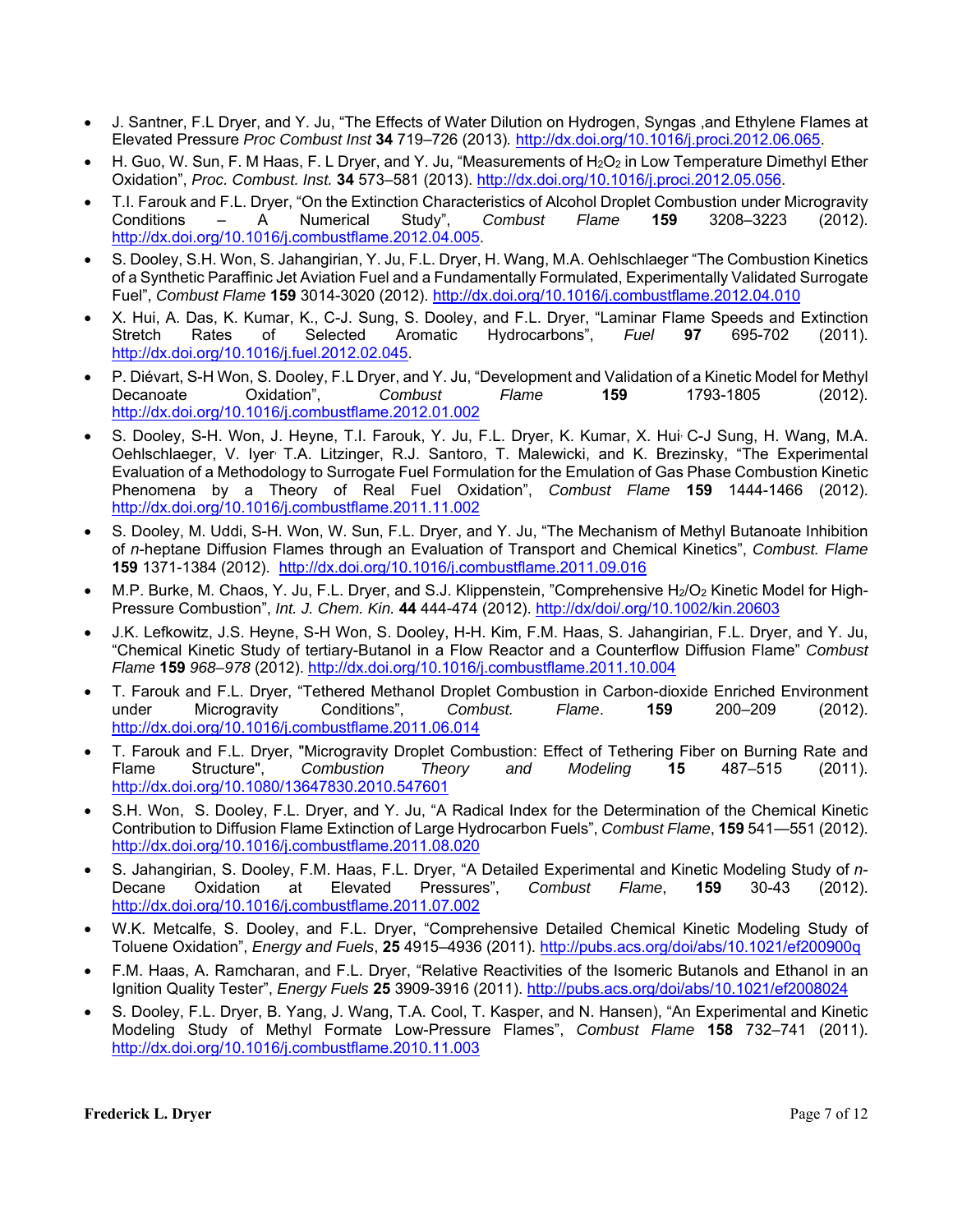- A.J. Marchese, T.L. Vaughn, K. Kroenlein, F.L. Dryer, "Ignition Delay of Fatty Acid Methyl Ester Fuel Droplets: Microgravity Experiments and Detailed Numerical Modeling", *Proc Combust Inst* **33** 2, 2021–2030 (2011). http://dx.doi.org/10.1016/j.proci.2010.06.044.
- M.P. Burke, F.L. Dryer, and Y. Ju, "Assessment of Kinetic Modeling for Lean H<sub>2</sub>/CH<sub>4</sub>/O<sub>2</sub>/Diluent Flames at High Pressures", *Proc Combust Inst* **33** 905–912 (2011). http://dx.doi.org/10.1016/j.proci.2010.05.021
- S.H. Won, S. Dooley, F.L. Dryer, and Y. Ju, "Kinetic Effects of Aromatic Molecular Structures on Diffusion Flame Extinction", *Proc Combust Inst* **33** 1163–1170 (2010). http://dx.doi.org/10.1016/j.proci.2010.05.082
- S. Dooley, S.H. Won, M. Chaos, J. Heyne, Y. Ju, F.L. Dryer, K. Kumar, C-J. Sung, H. Wang, M.A. Oehlschlaeger, R.J. Santoro and T.A. Litzinger, "A Jet Fuel Surrogate Formulated by Real Fuel Properties", *Combust Flame* **157** 2333–2339 (2010). http://dx.doi.org/10.1016/j.combustflame.2010.07.001
- S. Dooley, M.P. Burke, M. Chaos, Y. Stein, F.L. Dryer, V.P. Zhukov, O. Finch, J.M. Simmie, and H.J. Curran, "Methyl Formate Oxidation: Speciation Data, Laminar Burning Velocities, Ignition Delay Times and a Validated Chemical Kinetic Model", *Int J Chem Kin* **42** 527–549 (2010). http://dx.doi.org/10.1002/kin.20512 (Kinetic Model available on Dryer Combustion Lab website.)
- M.P. Burke, M. Chaos, F.L. Dryer, and Y. Ju, "Negative Pressure Dependence of Mass Burning Rates of H2/CO/O2/Diluent Flames at Low Flame Temperatures", *Combust. Flame* **157** 618–631 (2010). *Cover Article*. http://dx.doi.org/10.1016/j.combustflame.2009.08.009

## **Other Selected Recent Publications, Pre-prints, and Presentations**

- S.F. Ahmed, A. Charchi, T.I. Farouk, and F.L. Dryer, "Effects of Pulsating Flow Field on NO and Radiallyinhomogeneous NO2 Distribution in a Multidimensional Numerical Investigation of McKenna-driven Flow Tube Configuration", 11th U. S. National Combustion Meeting, Pasadena, CA, Mar 24-27, 2019. *Paper 71CK-0441*
- T.I. Farouk, S.H. Won, and F.L. Dryer, "Chemical Kinetic Preferential Vaporization Impacts on Lean Blow-Out Behaviors of Jet Fuels", 11th U. S. National Combustion Meeting, Pasadena, CA, Mar 24-27, 2019. *Paper 71IC-0326*
- F.M. Haas, F.E. Alam, J.S. Santner, F.L. Dryer, and T.I. Farouk, "Branching ratio for N2O+O → Products Determined from Flow Reactor Experiments at Intermediate Temperatures", 11th U. S. National Combustion Meeting, Pasadena, CA, Mar 24-27, 2019. *Paper 71CK-0581*
- T.I. Farouk, S.H. Won, and F.L. Dryer, "Investigating the Role of Preferential Vaporization during Submillimeter Sized Multi-component Jet Fuel Surrogate Droplet Combustion", 11th U. S. National Combustion Meeting, Pasadena, CA, Mar 24-27, 2019. *Paper 71HC-0512*
- S.F. Ahmed, F.E. Alam, T.I. Farouk, and F.L. Dryer, "Experimental Measurements and Kinetic Modeling of NOx Formation for Synthetic Natural Gas Combustion under Gas Turbine Relevant Conditions", 11th U. S. National Combustion Meeting, Pasadena, CA, Mar 24-27, 2019. *Paper 71CK-0448*
- V.R. Hasti, P.K, G.K., S.A. Drennan, S. Som, S.H. Won, F.L. Dryer, and J.P. Gore, "Lean Blow-Out (LBO) Computations in a Gas Turbine Combustor", 2018 Joint Propulsion Conference, Cincinnati, OH, July 9-11, 2018. Conference Paper AIAA 2018-4958. https://doi.org/10.2514/6.2018-4958
- S.H. Won, D. Carpenter, S. Nate, and F.L. Dryer, "Derived Cetane Number as Chemical Potential Indicator for Near-limit Combustion Behaviors in Gas Turbine Applications", 2018 ASME Power & Energy Conference and Exhibition, Orlando FL, June 24-28, 2018. Conference ASME Preprint Power Energy 2018-7414. https://doi.org/10.1115/POWER2018-7414
- D. Bell, J.S. Heyne, S.H. Won, and F.L. Dryer, "The Impact of Preferential Vaporization on Lean Blowout in a Referee Combustor at Figure of Merit Conditions", 2018 ASME Power & Energy Conference and Exhibition, Orlando FL, June 24-28, 2018. Conference ASME Preprint Power Energy 2018-7432. https://doi.org/10.1115/POWER2018-7432
- S.F. Ahmed, A. Dasguptab, F.L. Dryer, and T. I. Farouk, "Multidimensional Numerical Investigation of NOx Formation in a Burner Coupled Flow Tube Configuration", Spring Technical Meeting, Eastern States Section of the Combustion Institute, State College, PA (16801), March 4-7, 2018.
- D. Carpenter, S. Nates, S.J. Lim, F.L. Dryer, and S.H. Won, "Impact of Cyclo-Alkanes on Ignition Propensity Measured as Derived Cetane Number in Multi-Component Mixtures", Spring Technical Meeting, Eastern States Section of the Combustion Institute, State College, PA (16801), March 4- 7, 2018.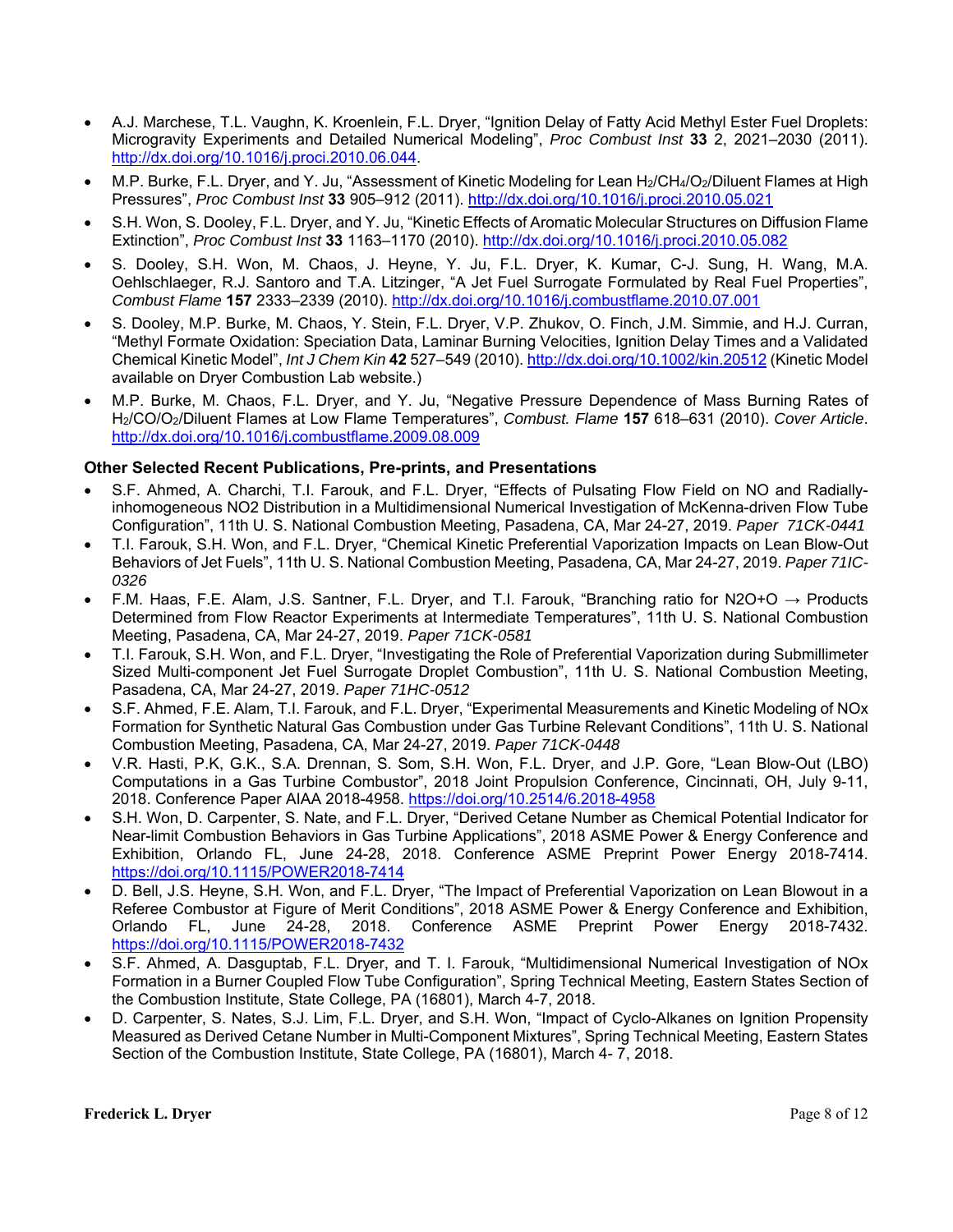- F.E. Alam, S.F. Ahmed, F.L. Dryer and T.I. Farouk, "Kinetic Study of NOx Formation for Synthetic Natural Gas Combustion under Gas Turbine Relevant Conditions", Spring Technical Meeting, Eastern States Section of the Combustion Institute, State College, PA (16801), March 4-7, 2018.
- "Toward Major Improvements in Efficiency and Emissions of Internal Combustion Piston Engines", 33rd American Society for Gravitational and Space Research Conference, Hyatt Regency Lake Washington, WA, Oct. 25-28, 2017.
- "Powering Road and Air Transport Sectors with Liquid Fuels", Melbourne Energy Institute, University of Melbourne, Dec. 13, 2016. Powerpoint Presentation
- "Some Remarks on Heavy Fuel Combustion Properties", National Centre for Maritime Engineering and Hydrodynamics, University of Tasmania, Launceston, Tasmania, Dec 1, 2016. Powerpoint Presentation
- F.M. Haas, S.H. Won, and F.L. Dryer, "Detailed and Compact Combustion Kinetic Models for Iso-dodecane and Gevo Alcohol-to-Jet Alternative Fuel", 2016 Eastern States Section Spring Technical Meeting, The Combustion institute, Princeton University, NJ, Mar 13-16. Extended Abstract
- "Combustion and Emissions Properties of Heavy Fuel Oils", KAUST Fuels Workshop, Mar 5, 6, 2016. Invited Powerpoint Presentation
- F.M. Haas, S.H. Won, F.L. Dryer, and S. Dooley, "A Compact Kinetic Model for Alcohol-Derived Jet Fuel", KAUST Fuels Workshop, Mar 5, 6, 2016. Poster
- "Brief Comments on Ignition Delay Measurements Panel Discussion on Ignition Delay Measurements for Syngas Relevant to Gas Turbine Applications", 2014 University Turbine System Research Workshop, West Lafayette, IN, Oct. 21-23, 2014. Invited Powerpoint Presentation
- T. Grunstrup, A.J. Marchese, A.P. Yalin, T. Farouk, and F.L. Dryer, "Planar Laser-induced Fluorescence Spectroscopy and Simulations of Ignition and Combustion of Freely Falling Alkane, Alcohol, and Methyl Ester Droplets", Proceedings of the 35th International Symposium on Combustion, San Francisco, CA, Aug. 2-8, 2014. Work in Progress Poster WP3007
- A. Kazakov, M. Chaos, J. Heyne and F.L. Dryer, "Comparing Predictions and Experimental Data for Flow Reactor Studies: Computational Re-initialization", Proceedings of the 35th International Symposium on Combustion, San Francisco, CA, Aug. 2-8, 2014. Work in Progress Poster WP3124
- F.M. Haas, A. Qin, and F.L. Dryer, "Virtual" Smoke Point Determination of Alternative Aviation Kerosenes by Threshold Sooting Index (TSI) Methods", 50th AIAA/ASME/SAE/ASEE Joint Propulsion Conference, 28 - 30 July 2014. AIAA-2014-3468. http://dx.doi.org/10.2514/6.2014-3468
- S. Dooley, S.H. Won, F.M. Haas, J. Santner, Y. Ju, F.L. Dryer, and T. Farouk, "Development of Reduced Kinetic Models for Petroleum-Derived and Alternative Jet Fuels", 50th AIAA/ASME/SAE/ASEE Joint Propulsion Conference, 28 - 30 July 2014. AIAA-2014-3661. http://dx.doi.org/10.2514/6.2014-3661
- S.H. Won, P.S. Veloo, J. Santner, Y. Ju, S. Dooley, and F.L. Dryer, "Characterization of Global Combustion Properties with Simple Fuel Property Measurements for Alternative Jet Fuels", 50th AIAA/ASME/SAE/ASEE Joint Propulsion Conference, 28 - 30 July 2014. AIAA-2014-3469. http://dx.doi.org/10.2514/6.2014-3469
- K.J. Morganti, T. M. Foong, M. J. Brear, G. da Silva, Y. Yang and F. L. Dryer, "The Autoignition of Propane and n-Butane during Octane Rating: Engine Experiments and Detailed Chemical Kinetic Modelling", Proceedings of the Australian Combustion Symposium, The University of Western Australia. Nov. 6-8, 2013. http://www.anzcombustioninstitute.org/proceedings.php
- S. Dooley, F.L. Dryer, T.I. Farouk, Y. Ju, S.H. Won, "Reduced Kinetic Models for the Combustion of Jet Propulsion Fuels", 51<sup>st</sup> AIAA Aerospace Sciences Meeting, GrapeVine TX, 7-10 Jan. 2013. AIAA ASM 2013-0158. http://dx.doi.org/10.2514/6.2013-158
- S.H. Won, P.S. Veloo, J. Santner, Y. Ju, and F.L. Dryer, "Comparative Evaluation of Global Combustion Properties of Alternative Jet Fuels", 51<sup>st</sup> AIAA Aerospace Sciences Meeting, GrapeVine TX, 7-10 Jan. 2013. AIAA\_ASM 2013-0156 http://dx.doi.org/10.2514/6.2013-156
- M. Chaos and F.L. Dryer, "Chemical-Kinetic Modeling of Ignition Delays: Considerations in Interpreting Shock Tube Data", *Int J Chem Kin* **42**, 3, 143–150 (2010). http://dx.doi.org/10.1002/kin.20471
- J.L. Sabourin, D.M. Dabbs, R.A. Yetter, F.L. Dryer, and I.A. Aksay, "Functionalized Graphene Sheet Colloids for Enhanced Fuel/Propellant Combustion", *ACS Nano*, **3**, 12, 3945–3954 (2010). *Cover Article*. http://dox.doi.org/10.1021/nn901006w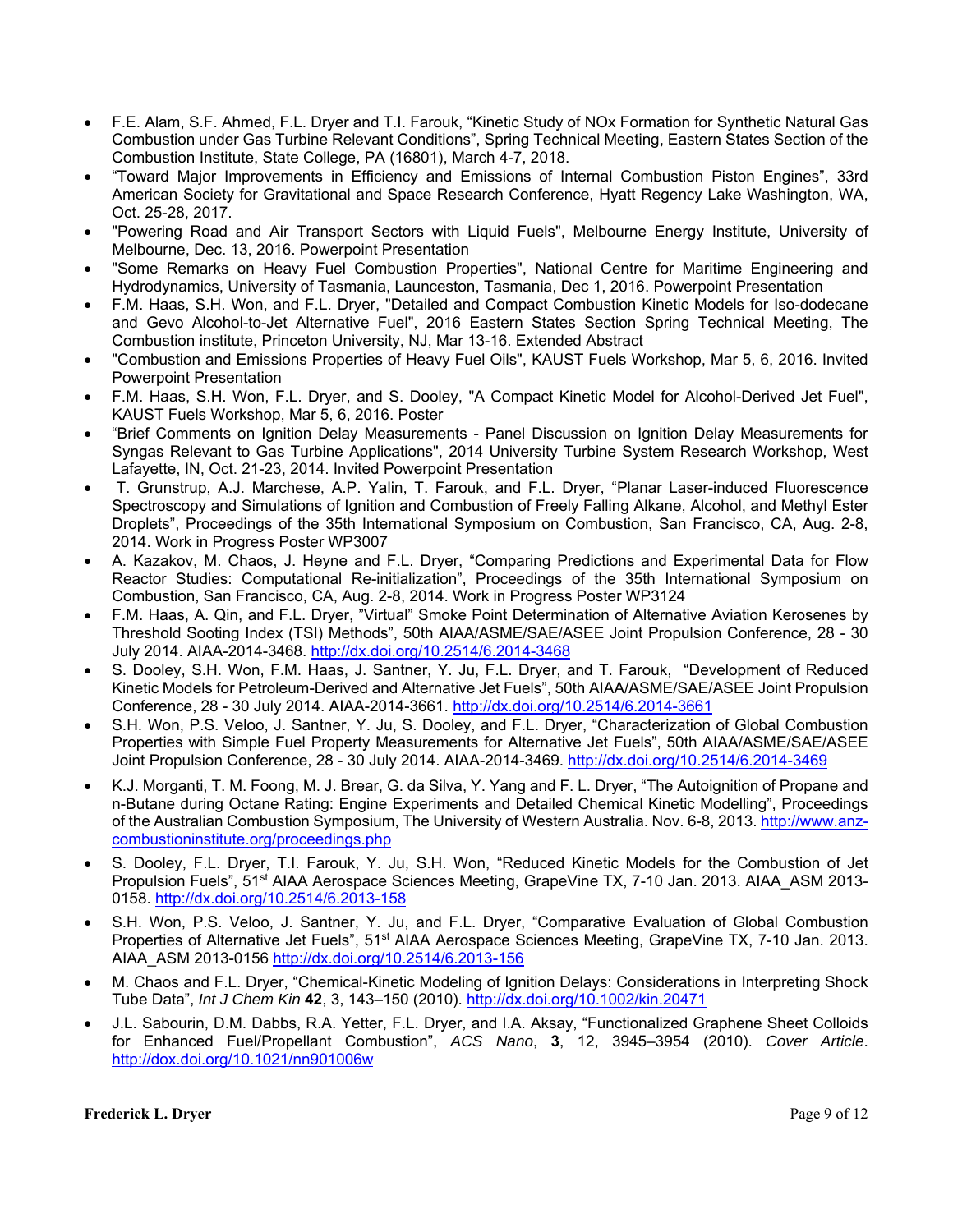- F.M. Haas, M. Chaos, and F.L. Dryer, "Low and Intermediate Temperature Oxidation of Ethanol and Ethanol-PRF Blends: An Experimental and Modeling Study", *Combust Flame* **156** 2346–2350 (2009). http://dox.doi.org/10.1016/j.combustflame.2009.08.012
- M. Chaos, M.P. Burke, Y. Ju, and F.L. Dryer, "Syngas Chemical Kinetics and Reaction Mechanisms", Chapter 2, *Synthesis Gas Combustion: Fundamentals and Applications***,** 29–70. Eds. T.C. Lieuwen; V. Yang; and R.A. Yetter, Taylor and Francis, (2009). http://www.crcnetbase.com/doi/book/10.1201/9781420085358
- J. Wang, M. Chaos, B. Yang, T.A. Cool, F.L. Dryer, T. Kasper, N. Hansen, P. Oßwald, K. Kohse-Höinghaus and P.R. Westmoreland, "Composition of Reaction Intermediates for Stoichiometric and Fuel-rich Dimethyl Ether Flames: Flame Sampling Mass Spectrometry and Modeling Studies", *Phys Chem Chem Phys* **11**, 1328– 1339 (2009). *Cover Article*. http://dox.doi.org/10.1039/b815988b
- C.K. Westbrook, W.J. Pitz, P.R. Westmoreland, F.L. Dryer, M. Chaos, Oßwald, K. Kohse-Höinghaus, T.A. Cool, J. Wang, B. Yang, N. Hansen, and T. Kasper, "A Detailed Chemical Kinetic Reaction Mechanism for Oxidation of Four Small Alkyl Esters in Laminar Premixed Flames," *Proc Combust Inst* **32,** 221–228 (2009). http://dox.doi.org/10.1016/j.proci.2008.06.106
- G. Mittal, M. Chaos, C-J. Sung, and F.L. Dryer, "Dimethyl Ether Autoignition in a Rapid Compression Machine:<br>Experiments and Chemical Kinetic Modeling", *Fuel Proc Tech* 89. 1244–1254 (2008). Experiments and Chemical Kinetic Modeling", *Fuel Proc Tech* **89,** 1244–1254 (2008). http://dox.doi.org/10.1016/j.fuproc.2008.05.021
- M. Chaos and F.L. Dryer, "Syngas Combustion Kinetics and Applications", in Special Issue: Syngas Combustion (V. Yang and T. Lieuwen, eds.), *Combust Sci Tech* **180**, 1051–1094 (2008). http://dox.doi.org/10.1080/00102200801963011
- F.L. Dryer and M. Chaos, "Ignition of Syngas/air and Hydrogen/air Mixtures at Low Temperatures and High Pressures: Experimental Data Interpretation and Kinetic Modeling Implications", *Combust Flame* **152**, 293–299 (2008). http://dox.doi.org/10.1016/j.combustflame.2007.08.005
- M. Chaos, A. Kazakov, and Z. Zhao, and F.L. Dryer "A High Temperature Chemical-Kinetic Model for Primary Reference Fuels", *Int J Chem Kin* **39**, 399–414 (2007). http://dox.doi.org/10.1002/kin.20253
- S. Gaïl, M. Thomson, S.M. Sarathy, S.A. Syed, P. Dagaut, Pascal Diévart, A.J. Marchese, and F.L. Dryer, "A Wide-Range Kinetic Modeling Study of Methyl Butanoate Combustion", *Proc Comb Ins* **31**, 1, 305–311 (2007). http://dox.doi.org/10.1016/j.proci.2006.08.051
- F.L. Dryer, M. Chaos, Z. Zhao, J.N. Stein, J.Y. Alpert, and C.J. Homer, "Spontaneous Ignition of Pressurized Releases of Hydrogen and Natural Gas into Air", *Combust Sci Tech* **179,** 663–694, (2007). http://dox.doi.org/10.1080/00102200600713583
- J. Li, Z. Zhao, A. Kazakov, and M. Chaos, F.L. Dryer, and J.J. Scire, Jr., "A Comprehensive Kinetic Mechanism for CO, CH2O, CH3OH Combustion", *Int J Chem Kin* **39**, 109–136 (2007). http://dox.doi.org/10.1002/kin.20218
- A. Kazakov, M. Chaos, Z. Zhao, and F.L. Dryer, "Computational Singular Perturbation Analysis of Two Stage Ignition of Large Hydrocarbons", *J Phys Chem A* **110,** 7003–7009 (2006). http://dox.doi.org/10.1021/jp057224u
- Z. Zhao, J. Li, A. Kazakov, F.L. Dryer, and S. P. Zeppieri, "Burning Velocities and a High-Temperature Skeletal Kinetic Model for n-Decane", *Combust Sci Tech* **177**, 89–106 (2005). http://dox.doi.org/10.1080/00102200590883769
- M. Chaos, Z. Zhao, A. Kazakov, P. Gokulakrishnan, M. Angioletti, and F.L. Dryer, "A PRF+Toluene Surrogate Fuel Model for Simulating Gasoline Kinetics", 5<sup>th</sup> US Combustion Meeting, University of California at San Diego, San Diego, CA, March 25–28 (2007). *Paper E-26*.
- M.P. Burke, X. Qin, Y. Ju, and F.L. Dryer, "Measurements of Hydrogen Syngas Flame Speeds at Elevated Pressures", 5<sup>th</sup> US Combustion Meeting, University of California at San Diego, San Diego, CA, March 25–28 (2007). *Paper A-16*.
- J. Li, A. Kazakov, M. Chaos, and F.L. Dryer, "Chemical Kinetics of Ethanol Oxidation", 5<sup>th</sup> US Combustion Meeting, University of California at San Diego, San Diego, CA, March 25–28 (2007). *Paper C-26*.
- J.T. Farrell, N.P. Cernansky, F.L. Dryer, D.G. Friend, C.A. Hergart, C.K. Law, R.M. McDavid, C.J. Mueller, A.K. Patel, and H. Pitsch, "Development of an Experimental Database and Kinetic Models for Surrogate Diesel Fuels", *SAE paper 07PFL-676* (2007). http://dox.doi.org/10.4271/2007-01-0201

#### **Frederick L. Dryer** Page 10 of 12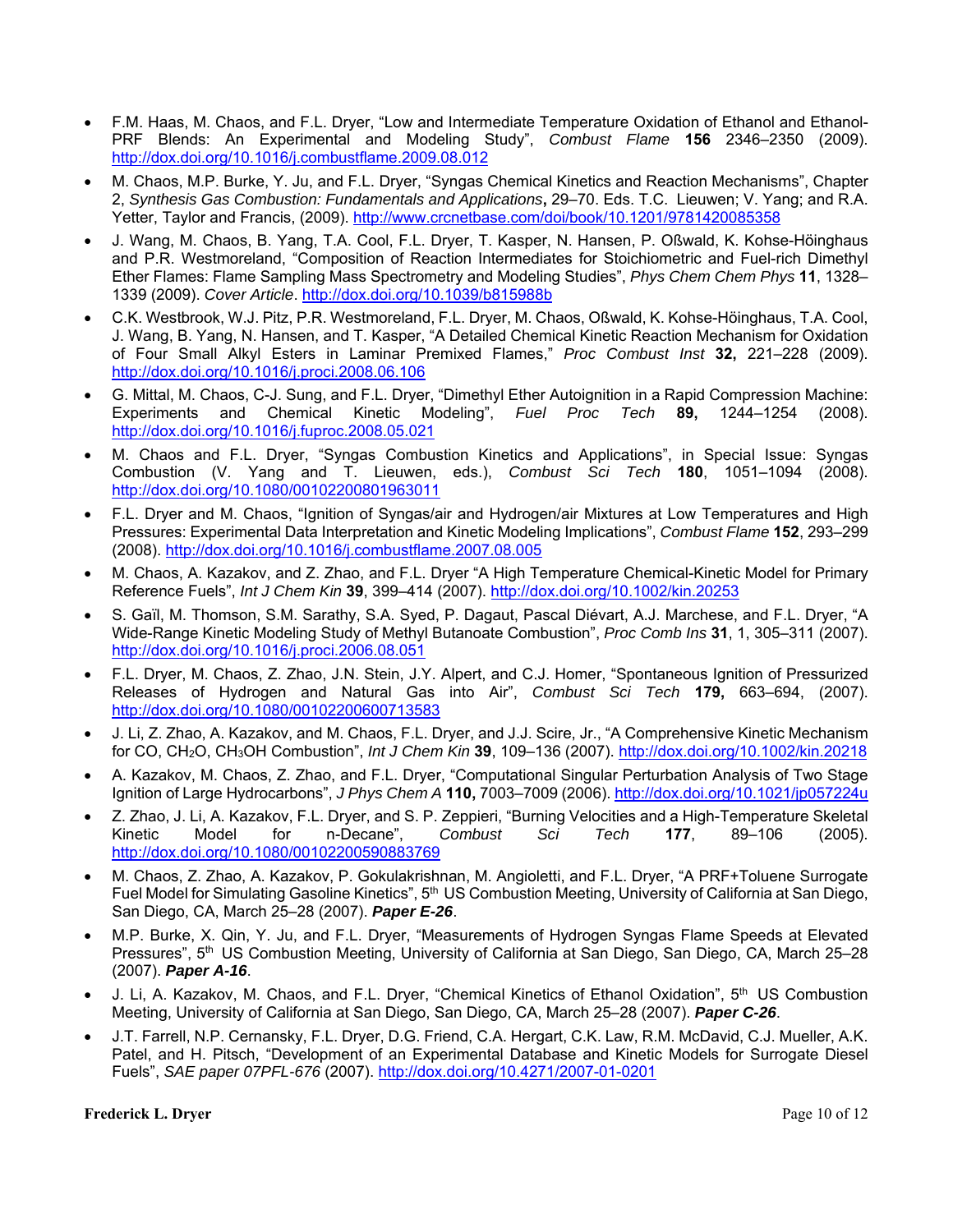- W.J. Pitz, N.P. Cernansky, F.L. Dryer, F.N. Egolfopoulos, J.T. Farrell, D.G. Friend, H. Pitsch), "Development of an Experimental Database and Chemical Kinetic Models for Surrogate Gasoline Fuels", *SAE paper 2007-01- 0175* (2007). http://dox.doi.org/10.4271/2007-01-0175
- M. Colket, T. Edwards, S. Williams, N.P. Cernansky, D.L. Miller, F. Egolfopoulos, P. Lindstedt, K. Seshadri, F.L. Dryer, C.K. Law, D. Friend, D.B. Lenhert, H. Pitsch, A. Sarofim, M. Smooke, and W. Tsang, "Development of an Experimental Database and Kinetic Models for Surrogate Jet Fuels", AIAA Annual Conference, Reno NV, January, 2007. Paper AIAA 2007-770. http://dox.doi.org/10.2514/6.2007-770
- Z. Zhao, J. Li, A. Kazakov, and F.L. Dryer, "Temperature-Dependent Feature Sensitivity Analysis for Combustion Modeling**",** *Int. J. Chem. Kin.* **37**, 282–295 (2005). http://dox.doi.org/10.1002/kin.20080
- Z. Zhao, J. Li, A. Kazakov, S.P. Zeppieri, and F.L. Dryer, "Burning Velocities of *n*-Decane a High Temperature Skeletal Kinetic Model For N-Decane-Air Mixtures", *Combust Sci Tech* **177**, 89–106 (2005). http://dox.doi.org/10.10.1080/00102200590883765
- Z. Zhao, J.P. Conley, A. Kazakov, and F.L. Dryer, "Burning Velocities of Real Gasoline Fuel at 353 K and 500 K", *SAE Transactions 2004*, SAE Paper No. 2003-01-3265. http://dox.doi.org/10.4271/2003-01-3265
- J. Li, Z. Zhao, A. Kazakov, and F.L. Dryer, "An Updated Comprehensive Kinetics Model of Hydrogen Combustion", *Int J Chem Kin* **36**, 566–575 (2004). http://dox.doi.org/10.1002/kin.20026
- J. Vican, B.F. Gajdeczko, F.L. Dryer, D.L. Milius, I.A. Aksay, and R.A. Yetter, "Development of a Microreactor as a Thermal Source for MEMS Power Generation", *Proc Combust Ins* **29**, 909–916 (2002). http://dox.doi.org/10.1016/S1540-7489(02)80115-8
- M.Y. Choi and F.L. Dryer, "Microgravity Droplet Combustion", *Microgravity Combustion, Fire in Free-Fall*, H.D. Ross, ed., Academic Press, NY, NY (2001), pp183–298. eBook ISBN: 9780080549972
- R.A. Yetter and F.L. Dryer, "Metal Particle Combustion and Classification" *Microgravity Combustion, Fire in Free-Fall*, H.D. Ross, ed., Academic Press, NY, NY (2001), pp. 419–478. eBook ISBN: 9780080549972
- J.A. Eng, W.R. Leppard, P.M. Najt, and F.L. Dryer, "The Interaction Between Nitric Oxide and Hydrocarbon Oxidation chemistry in a spark Ignition Engine", *SAE Transactions 1998*. http://dox.doi.org/10.4271/972889
- T. Amano and F.L. Dryer, "Effect of Dimethyl Ether, NOx, and Ethane on CH4 Oxidation: High Pressure, Intermediate Temperature Experiments and Modeling", *27th Symp (Intn'l) on Combust*, The Combustion Institute, Pittsburgh, PA (1998), pp. 397–404. http://dox.doi.org/10.1016/S0082-0784(98)80428-1
- P. Bucher, R.A. Yetter, F.L. Dryer, T.P. Parr, and D.M. Hanson-Parr, "PLIF Species and Radiometric Temperature Measurements of Aluminum Particle Combustion in O<sub>2</sub>, CO<sub>2</sub>, and N<sub>2</sub>O Oxidizers, and Comparison with Model Calculations",  $27<sup>th</sup>$  Symp (Intn'l) on Combust, The Combustion Institute, Pittsburgh, PA (1998), pp. 2421–2429. http://dox.doi.org/10.1016/S0082-0784(98)80094-5
- T.J. Held and F.L. Dryer, "A Comprehensive Mechanism for Methanol Oxidation", *Int. J. Chem. Kin*., **30**, 805–830 (1998). http://dox.doi.org/10.1002/(SICI)1097-4601
- M.T. Allen, R.A. Yetter, and F.L. Dryer, "Hydrogen/Nitrous Oxide Kinetics Implications of the N<sub>x</sub>H<sub>v</sub> Species", *Combust Flame* **112**, 302–311 (1998). http://dox.doi.org/10.1016/S0010-2180(97)00128-4
- R.A. Yetter, F.L. Dryer, H. Rabitz, R.C. Brown and C.E. Kolb, "Effect of Fluorine on the Gasification Rate of Liquid Boron Oxide Droplets", *Combust Flame* **112**, 387–403 (1998). http://dox.doi.org/10.1016/S0010- 2180(97)00123-5
- R.A. Yetter, M.T. Allen, and F.L. Dryer, "Gas-Phase Reaction Mechanisms for Nitramine Combustion: On the Development of a Comprehensive Reaction Mechanism for Hydrogen/Nitrous Oxide Kinetics", in *Challenges in Propellants and Combustion – 100 Years after Nobel*, (K. Kuo, ed.) Begell House, Inc. (1997), pp. 58–69 http://dox.doi.org/10.1615/IntJEnergeticMaterialsChemProp.v4.i1-6.80
- M.T. Allen, R.A. Yetter, and F.L. Dryer, "High Pressure Studies of Moist Carbon Monoxide/Nitrous Oxide Kinetics", *Combust Flame* **109**, 449–470 (1997). http://dox.doi.org/10.1016/S0010-2180(96)00181-2
- J.F. Roesler, R.A. Yetter, and F.L. Dryer, "Inhibition and Oxidation Characteristics of Chloromethanes in Reacting CO/H2O/O2 Mixtures", *Combust Sci Tech* **120**, 11–37 (1997). http://dox.doi.org/10.1080/00102209608935567
- N.R. Purzer, R.A. Yetter, F.L. Dryer, and R.J. Lawson, "Fluidized Bed Studies of Carbon Particle Oxidation: Gas Phase Surface Products and Surface Area Evolution", *Combust Sci Tech* **110**, 147–167 (1995).

**Frederick L. Dryer** Page 11 of 12